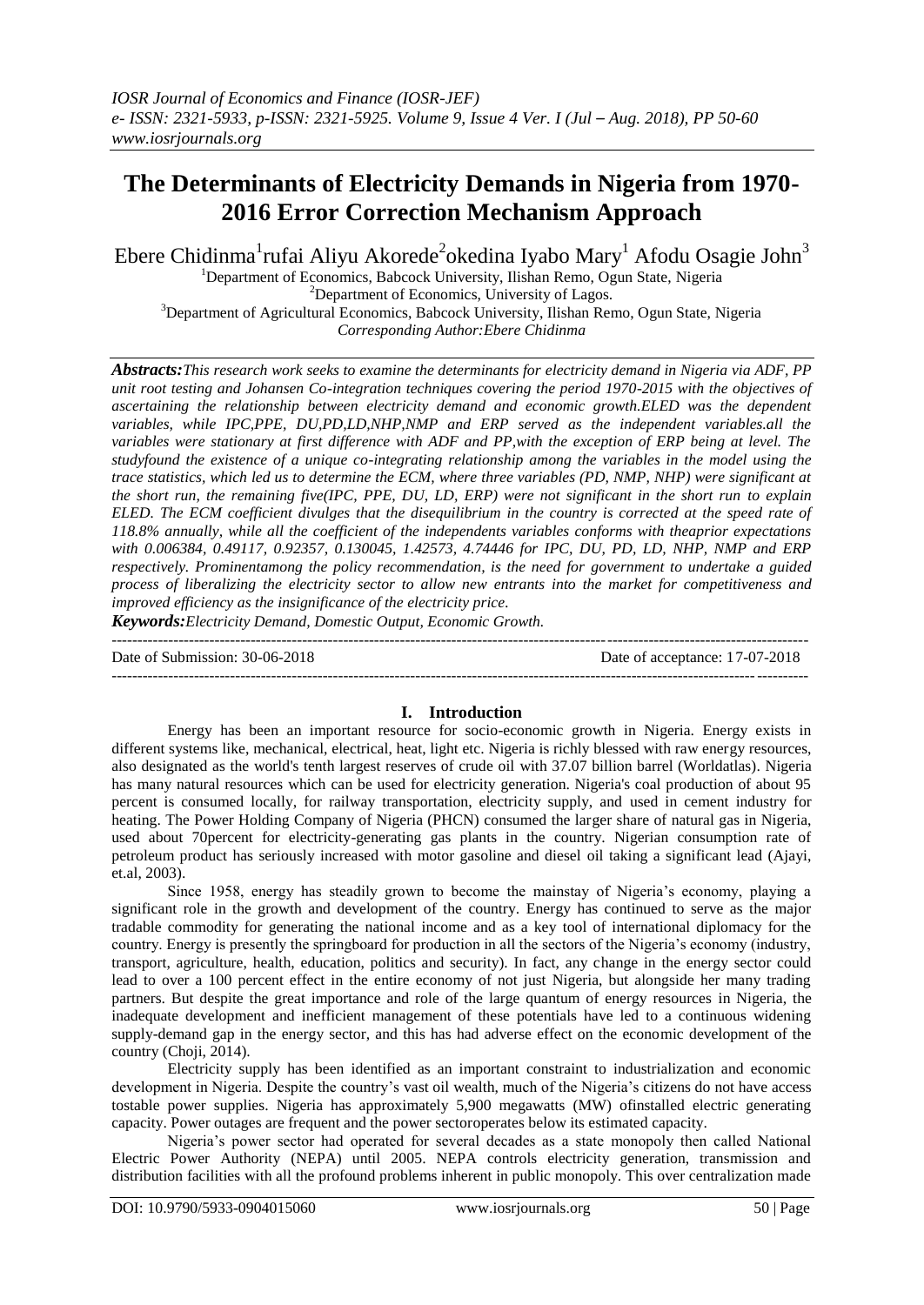it impossible for electricity supply to keep pace with the geometric population growth population and ever rising economic activities. Nigeria has the biggest gap in the world between electricity demand and supply, providing its population of over 160 million with less than 4000 megawatts of electricity. In contrast, South Africa with a population of less than 50 million people generates more than 40,000 megawatts while Brazil, an emerging economy like Nigeria, generates over 100,000 megawatts for its 201 million citizens (FG, 2013). Indeed, the gap in the power sector has far reaching implications for improving the business climate, sustaining economic growth and the social wellbeing of Nigerians. About 45 percent of the population has access to electricity, with only about 30 percent of their demand for power being met. The power sector is plagued by recurrent outages to the extent that some 90 percent of industrial customers and a significant number of residential and other nonresidential customers provide their own power at a huge cost to themselves and to the Nigerian economy. Installed capacity is 12,000 megawatts, while 688MW was generating capabilities, with 6,700 megawatts wheeling capability (Premium Times, 2017). At 125 kWh per capita, electricity consumption in Nigeria is one of the lowest in the world (AfDB, 2009).

Although, researchers have dwelt into the supply side of electricity in Nigeria,little is knownabout the electricity demand. The quest formore accurate estimates of key electricity demand parameters as short and long run price andincome elasticity derives from two factors. Firstly, the critical importance in the projection of future electricity demand. Secondly, understanding electricity demanddynamics through improved and more robust estimates of electricity demand parameters for more informed and successful electricity policy decision making and implementation.

The demand for electricity in Nigeria is squarely forindustrial, commercial and residential purposes. By visual inspection, electricity consumption by the residential sector has dominated other sectors since 1978, while the industrial sector's demand has witnessed continuous downward trend. The fall in the industrial sector's demand for electricity can be attributed to inadequate power supply which has forced manufacturers to resort to privately generated electricity for powering their production processes. Given the recent reforms embarked on by government to revamp electricity supply in Nigeria, it becomes important to model the key drivers of electricity demand in Nigeria in order to obtain empirical insights for electricity demand and supply projection and policy analysis.

Economic factors (price and real income) have assumed the fulcrum in modeling electricity demand functions, while population, urbanization and climatic condition are often included as additional explanatory variables. In general, the dynamics of electricity demand and consumption are known to exhibit seasonality, mean-reversion, high volatility and spikes. These special characteristics of electricity products, necessitates the use of special models for the estimation and forecasting of these variables Chuku and Effiong, (2011).

Energy demand and economic development can be said as the two sides of a coin; the absence of one inadvertently queries any claim in the true existence of the other. With the abundant energy resources, over half acentury of independence and exploitation of energy resources in Nigeria, the country is supposed to be among the economically independent developed countries of the world, but the reverse is the case. Nigeria is still grossly underdeveloped; groping the path for energy supply to meet up with its energy demand. This has not only led to the slow pace of full-fledged large scale industrial (manufacturing) take-off in the country, but has led to crushing penury and much impoverishment of Nigerians. This is made manifest in the high cost of living, inadequate supply of finished products, dependence on imported finished goods, gross contraction on the industrial and agricultural sectors because of high cost of production, increasing environmental pollution due to much usage of generators, unpleasant social cost of living due to erratic and incessant power supply. It's noteworthy that the energy situation in Nigeria has not been able to produced and managed in a way to ensure sustainable energy development. Nigeria has limited technological capacity but it should be able to manage the scarce energy resources efficiently. The aforementioned problems caused by the low consumption of energy in the midst of abundant energy resources are the basis of the study. Although corruption, incessant changes in government and poor national orientation have been seen as reasons that deprive Nigeria of the expected development in the energy sector, the study sought to find out the factors responsible for these and to develop strategies that can stem the deteriorating performance of the sector for an enhanced economic growth and development.

Aftermath the above statement, which will give the empirical analysis of the study to arrive at a logical conclusion. Econometrics methods will be used in analyzing the empirical data to demonstrate thenexus between electricity demand and Nigeria economic growth. The study resolves around answering the following question:

1. What are the determinants of electricity demand in Nigeria?

2.Is there a relationshipbetween electricity demand and economic growth in Nigeria?

3.Is there any long-run co-integration between domestic output and power sector development in Nigeria?

The main objective of this research is to establish, both theoretically and empirically, the electricity demanddeterminants in Nigeria during the period 1970 to 2015, while in the broader sense, the study intends to: Examine the concept of electricity demand, ascertain therelationship between electricity demand and economic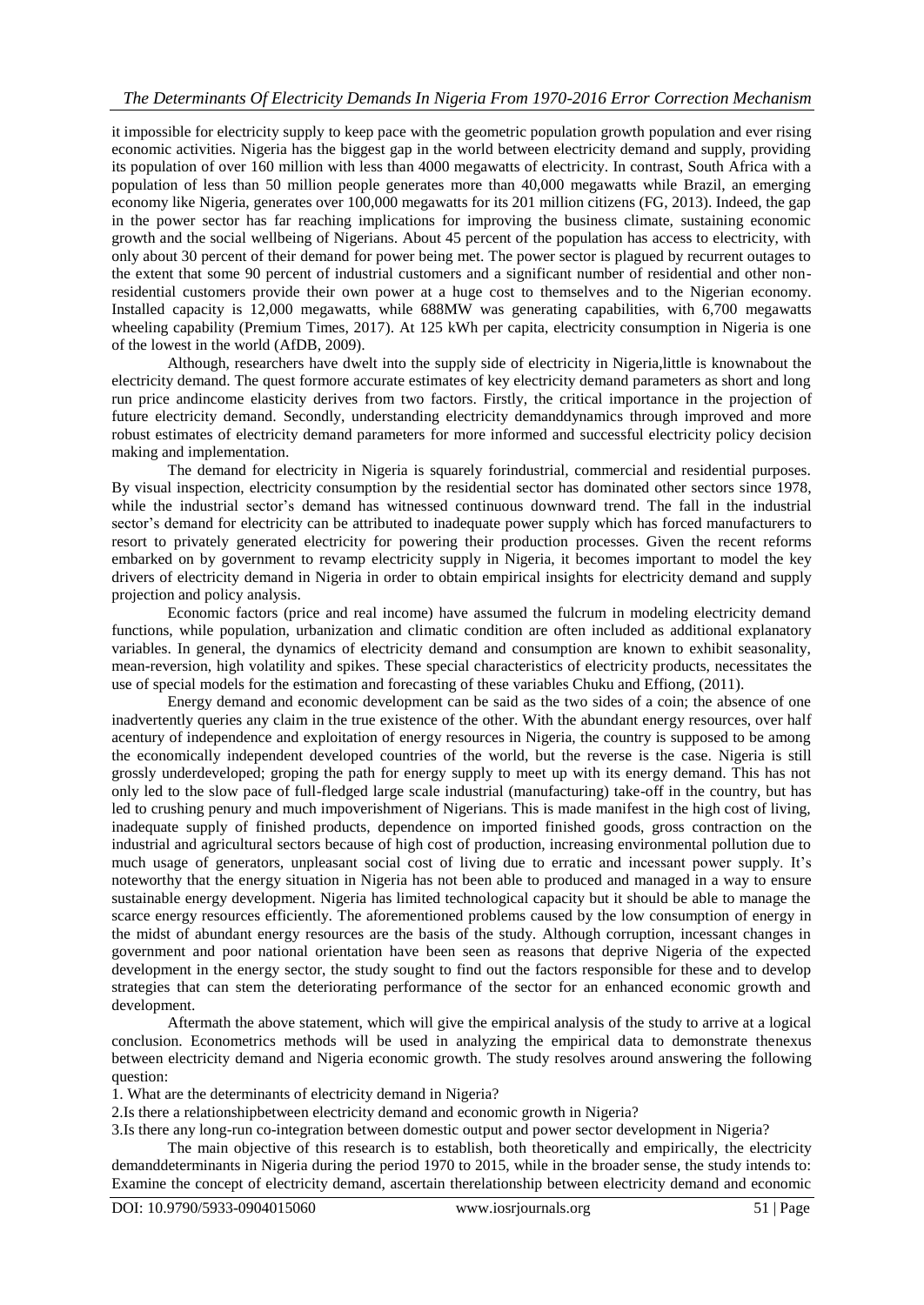growth, analyze the impact of widened electricity demand-supply gap on the welfare of the consumers and Make policy recommendations on sustainable electricity supply in Nigeria.

## **II. Conceptual and Literature Review**

### **Electricity Demand**

Electricity demand is the necessity for energy input to make available for production of goods and services (McCraken, 2005). The demand of electricity is also the amount of electricity consumed in a process by an organization or society Approximately, 45% of the final consumer energy in the world used forheating, 25% used in industries for high-temperature, and 20% for electric automobile and electronics device and 10% for conveyance (International Energy Association, 2016). The increase in the world population has made electricity demandto continuously increase. The increase in prices and insecurity of electricity supply has also compromised consumption growth.

Energy demand in the Group of 20 developed nations of the world (G 20) rose higher than 10% in 2013, following the increase in 2010. Industrialized economies experienced acute decrease in energy demand in 2010, redeemed actively from 2010. While China and India did not exhibit trace of reducing electricity demand in 2009, but continued their extreme demand for energy sources. About 64 percent of world electricity supply is currently from non-renewable resources, from nuclear fission 16 percent and 19 percent from hydro (California Energy Commission, 2012). No prospect can be achieved without any of these as such the need for a strong electricity supply policy mix.

### **Nigeria's Renewable Energy**

Nigeria is endowed with abundant renewable energy resources, the significant ones being solar energy, biomass, wind, small and large hydropower with potential for hydrogen fuel, geothermal and ocean energies. The estimated capacity of the main renewable energy resources is given in the Table1.

| Table 1 -vigena 5 Reliewable Resource Esumate |                                                         |                                                                                      |  |  |  |
|-----------------------------------------------|---------------------------------------------------------|--------------------------------------------------------------------------------------|--|--|--|
| <b>Resource</b>                               | <b>Potential</b>                                        | Comment                                                                              |  |  |  |
| Large Hydropower                              | 11.250MW                                                | 1,900MW exploited                                                                    |  |  |  |
| Small Hydropower                              | 3,500MW                                                 | 64.2MW exploited                                                                     |  |  |  |
| Solar                                         | $4.0$ kWh/m <sup>2</sup> /da-6.5kWh/m <sup>2</sup> /day | Significant potentials for solar infrastructure;<br>both for on-grid and on-grid use |  |  |  |
|                                               | Average of $2-4m/s$ @ 10m hub height                    | Moderate wind potentials in the country.                                             |  |  |  |
| Wind                                          | Municipal waste                                         | 18.5 million tonnes produced in 2005 and now<br>estimated at 0.5kg/capita/day        |  |  |  |
|                                               | Fuel wood                                               | 43.4 million tonnes/yr of fuel wood consumption                                      |  |  |  |
| <b>Biomass</b>                                | Agricultural residues                                   | 91.4 million tonnes/yr. produced                                                     |  |  |  |
|                                               | Energy crops                                            | 28.2 million hectares of arable land; 8.5%<br>cultivated                             |  |  |  |

**Table 1 -Nigeria's Renewable Resource Estimate**

*Source: ECN (2014), Energy Implications of Vision 20: 2020 and Beyond, Report no.: ECN/EPA/2014/01*

Except for large scale hydropower which serves as a major source of electricity, the current state of exploitation and utilization of the renewable energy resources in the country is very low, limited largely to pilot and demonstration projects. The main constraints in the rapid development and diffusion of technologies for the exploitation and utilization of renewable energy resources in the country are the absence of market and the lack of appropriate policy, regulatory and institutional framework to stimulate demand and attract investors. The comparative low quality of the systems developed and the high initial upfront cost also constitute barriers to the development of markets. Therefore, if the country is to unleash the enormous potential of its renewable energy resources on its drive to match electricity with demand and achieving the MDG's and Vision 2020, these barriers must be eliminated through significant investment in critical areas of R&D, building of indigenous human and manufacturing capacities and the intensification of the on-going economic reform to create an investor friendly environment.

### **Empirical Review**

According to a previous report by Udo, Chukuand Effiong (2011), which investigated the dynamics of electricity demand and consumption in Nigeria between 1970 and 2008 using bounds testing approach, they observed that real GDP per capita, population and industrial output significantly drives electricity consumption in the long-run and short-run while electricity price is not a significant determinant. In the short run, industrial output has a crowding out effect on the demand for electricity. Their results imply that income per capita is themajor determinant of electricity demand, and therefore, deregulated pricing of electricity products, will ensure efficient product and resource allocation in Nigeria.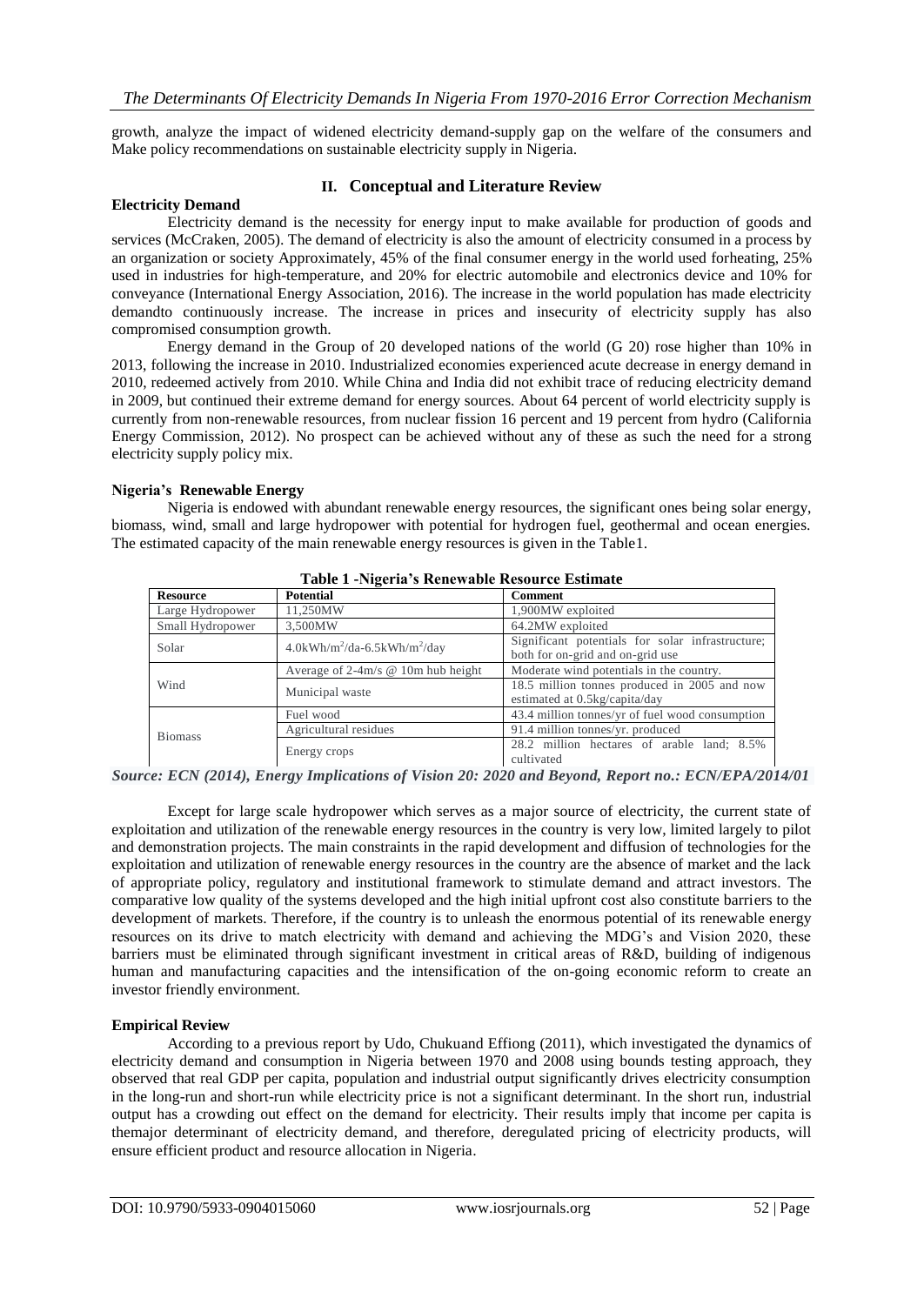Adetunji and Isa (2007) examined the residential demand for electricity in Nigeria between 1970 and 2006 and observed that income, the price of substitute and population emerges as the main determinant of electricity demand in Nigeria, while electricity price is insignificant. The relationship among variables is more stable and significant.

Usman (2013) however focused on the determinants of electricity consumers' satisfaction in selected electricity distribution zone in Nigeria. The paper was designed to evaluate customer's satisfaction with a view to determine their level of satisfaction and in the process compute satisfaction index. He observed that consumers are at corner solution until the unbundling of the sector into DISCOs and also employed the Fussy Entropy to identify three classes of determinants of consumers' satisfaction. The resulting indexes of consumers' satisfaction shows that the consumers are not satisfied with the services of the DISCO.

However, Ubi, Effiom, Okon and Oduneka(2009) in their study analyzed the determinants of electricity supply in Nigeria (from 1970-2009), using a parametric econometric methodology of ordinary least squares. Their results showed that technology, government funding, and the level of power loss were the statistically significant determinants of electricity supply in Nigeria and that an average of 40% of power is lost in transmission per annum and recommend that the government should inject more funds into the power sector to complete power projects with state of the art technology in order to enhance electricity supply.

In another study by Gbadebo and Chinedu (2009), which based on co-integration analysis to examine the impact of energy consumption in Nigerian economy used the period of 1970 to 2005. The dependent variable was real GDP and the independent variables were crude oil consumption, coal consumption and electricity consumption. The result shows a negative relationship between the lagged values of electricity consumption and economic growth. Their research however suggested that there should be an increase in electricity supply and to enhance energy infrastructure.

Simon (2012) examined the impact of electricity crisis on the manufacturing productivity growth in Nigeria from 1980 to 2008, using ordinary least square multiple regression to analyze the time series data. The result shows a positive relationship between capacity utilization, exchange rate and the index of manufacturing productivity, while electricity generation and government capital expenditure produced negative relationship with manufacturing productivity index as the dependent variable. It shows that 67% variation in manufacturing productivity is explained by the explanatory variables. It also shows that among all the variables, electricity generation is not significant at 5% level, which identifies inadequate electricity supply as a result of low manufacturing productivity in Nigeria.

Audu, Nathan and Apere (2013) empirically analyzed the dynamics of demand and supply of electricity in Nigeria, using RFRM and VECM approach. The analysis revealed that electricity demand is price inelastic while income is elastic. The study shows that 1 percent increase in electricity price would lead to an average of 32.45 percent decline in the quantity of electricity demanded. And a 1percent increase in income would lead to an average of 39.57percent rise in the quantity of electricity demanded. The researchers indicate that for electricity demand not to shrink, PHCN should not charge an average unit price that is higher than 1.3 times of the citizen per capita income.

In another previous study by Busanimoyo (2012), which investigated the reaction of power disruption of productivity in the production system of Nigeria, using the Ordinary Least Square and the Tobit models to analyses the impact of these disruptions on firm output. Variables used for this study were periods without power per month, number of hours without power per day, percentage of productivity lost due to disruptions in power. The result in this study shows a negative and significant effect on production. It was suggested that government should create ways of enhancing energy production and supply in the country.

Alawiye (2011), in his study of the impact of electricity and industrial development in Nigeria using qualitative research method, he found that there is a positive impact from the power sector on the industrial development of Nigeria.

## **Nigerian Chronological Electricity reforms**

The history of electricity reforms in Nigeria started in 1896 with a pioneer electric power generating plant with total capacity of 60 kw installed at Marina, Lagos State and was managed by the Public Works Department (PWD). The amalgamation of 1914 to form a new Nigeria created room for other towns to generate electric power for themselves, whereby the controlling powers of Public Works Department over Lagos electricity generation and distribution was handed over to the Nigerian Government Electricity Undertaking (NGEU) in 1946 and the responsibility for supplying electricity in Lagos as well as the assets and liabilities of the former operator were also handed over.

In 1950, Electricity Corporation of Nigeria (ECN) took over all electric power supply facilities within Nigeria and Niger Dams Authority (NDA) which was saddled with the responsibility of generating electricity through hydro power systems was inaugurated (Isola, 2012; Awosepe, 2014) which however improved power generation, transmission and supply in the Nigeria.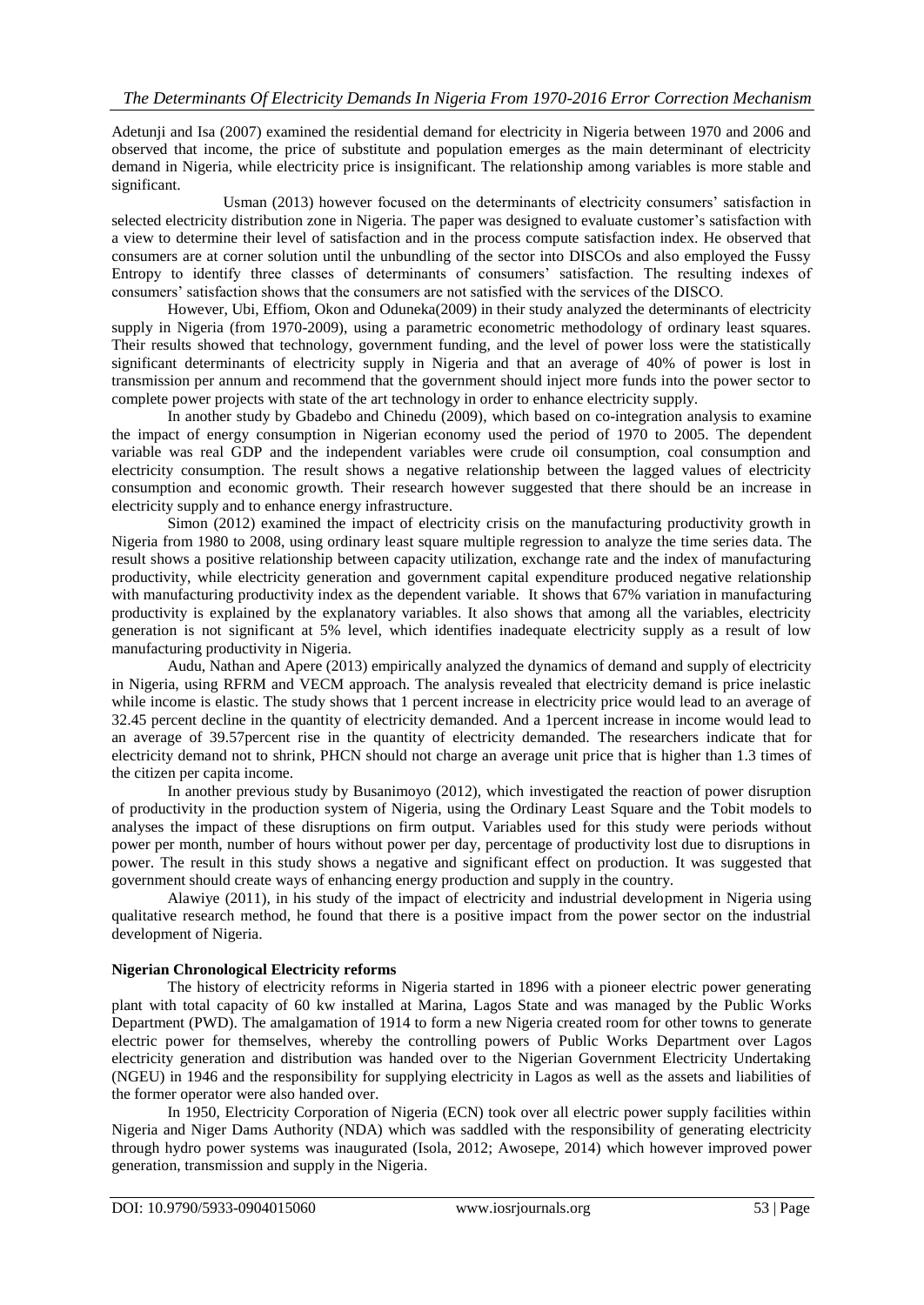# *The Determinants Of Electricity Demands In Nigeria From 1970-2016 Error Correction Mechanism*

The Niger Dams Authority (NDA) was legally set up through an Act of Parliament in 1962 and were saddled with the responsibility of construction of Kainji Dam in 1962 which was completed in 1968. The wide network of electricity transmission of grid power commenced from 1966 through the collaborative efforts of NDA and ECN. These efforts saw the linkage of different towns to the national grid and the extension of electricity power to all the regions that made up Nigeria which linked the thirty-six state capitals and the Federal Capital Territory, Abuja.

ECN and NDA were merged to form the popular National Electric Power Authority (NEPA)" on April 1, 1972. The network continued to grow under NEPA and between 1978 and 1983, the Federal Government sponsored two panels of enquiry to fashion out models for restructuring NEPA into an independent unit or toward privatization. This empowered it to supply power to rural areas and new cities (Isola, 2012; Awosepe, 2014).

An Act was enacted establishing Power Holding Company of Nigeria (PHCN) between 1999 and 2005, which was an Initial Holding Company (IHC), as a result of Government effort to revitalize the power sector. This was an intended name for privatization which was meant to transfer assets and liabilities of NEPA to PHCN which was eventually commissioned on 5th of May, 2005 and was to carry out business of NEPA which were still on. Also, the National Integrated Power Projects (NIPP) was inaugurated in 2004 to quicken the upgrading of capacity in the country which was basically a private initiative and was supervised by the Niger Delta Power Holding Company (NDPHC) (Awosepe, 2014).

Later, the PHCN was disaggregated into 18 independent firms composing of six electricity generating firms, one electricity transmission firm, and eleven electricity distribution firms. The generating companies are Egbin Electricity Generating Company (EEGC), Kainji, Afam, Shiroro, Sapele, and Ughelli.

There are also some new Independent Power Producers under the auspices of the Niger-Delta Power Holding Company (NDPHC). The eleven distribution companies are the Electricity Distribution Companies of Abuja, Kano, Port-Harcourt, Ibadan, Ikeja, Jos, Benin, Eko, Enugu, Yola, and Kaduna respectively (Awosepe, 2014).

### **The demand of Electricity in Nigeria**

The demand for electricity in Nigeria is geometrically increasing, this can be attributed to the population increase, industrial base growth ofNigeria and the pursuit of development on the part of the citizenry. In an attempt to find out the current demand for electricity in Nigeria and to project electricity demand, model was analysis of electricity demand which is used to model the demand structure of Nigeria energy sector. It is pertinent to note, electricity demand increaseserves a major yardstick for the transformation of Nigeria whichis being pegged at a growth rate of 13% annually till 2020, with a forecast of at least 312.61 metric tons of oil equivalent energy in the country. The table show culled from ECN display the said projection.

| $1000 - 1000 - 1000$ |                                    |        |        |                            |         |         |
|----------------------|------------------------------------|--------|--------|----------------------------|---------|---------|
| Scenario/vear        | 2005                               | 2010   | 2015   | 2020                       | 2025    | 2030    |
| Reference (7%)       | 5.746                              | 15.730 | 28.360 | 50.820                     | 77.450  | 119,200 |
| HighGrowth (10%)     | 5.746                              | 15.920 | 30.210 | 58.180                     | 107.220 | 192,000 |
| Optimistic (11.5%)   | 5.746                              | 16.000 | 31.240 | 70.760                     | 137,370 | 250,000 |
| Optimistic (13%)     | 5.746                              | 33.250 | 64.200 | 107,600                    | 172,900 | 297,900 |
|                      | $\sim$<br>$\overline{\phantom{a}}$ | $\sim$ |        | $\theta$ $\theta$ $\theta$ | (0.000) |         |

| Table 2: Total Projected Electricity Demand in megawatts (MW) |  |  |
|---------------------------------------------------------------|--|--|
|                                                               |  |  |

*Source:Energy Commission of Nigeria, (2006)*

### **Determinants of electricity demand Nigeria**

The demand for electricityis majorly a factor of the users, which can either be households or corporate entities. Nevertheless, it's determined by the electricity tariffs and the company/household's income as the case may be. However, there are some, lifestyles of household and improvement of efficiency. It can therefore be argued that, when estimating energy demand functions, it is instructive to consider all of these factors to avoid producing other important factors that determines electricity demand. This other factors are not limited to structural factors biased estimates of price and income elasticity.

Economic structure changes could lead to either increase or decrease in electricity consumption. Factors such as size of households, age distribution and climatic condition of an area will have impact on the household's consumption of electricity. Gladhart*et al*. (1986) found that socio demographic factors such as family size, age distribution, and the number of wage earners in the household were significant in determining the energy use. Similarly, climate also plays an important role in residential energy consumption. It is well known that people tend to use more electricity and fuel to warm their homes during the winter and air conditioning during the summer season. On the other hand, Household's lifestyles can also bringabout a significant increase or decrease in household electricity demand. A household may decide to change from using fire-wood sources of energy to more convenient and environmentally friendly electric cookers and heating systems. The price and income elasticities can be used to show the impact of changes in households' incomes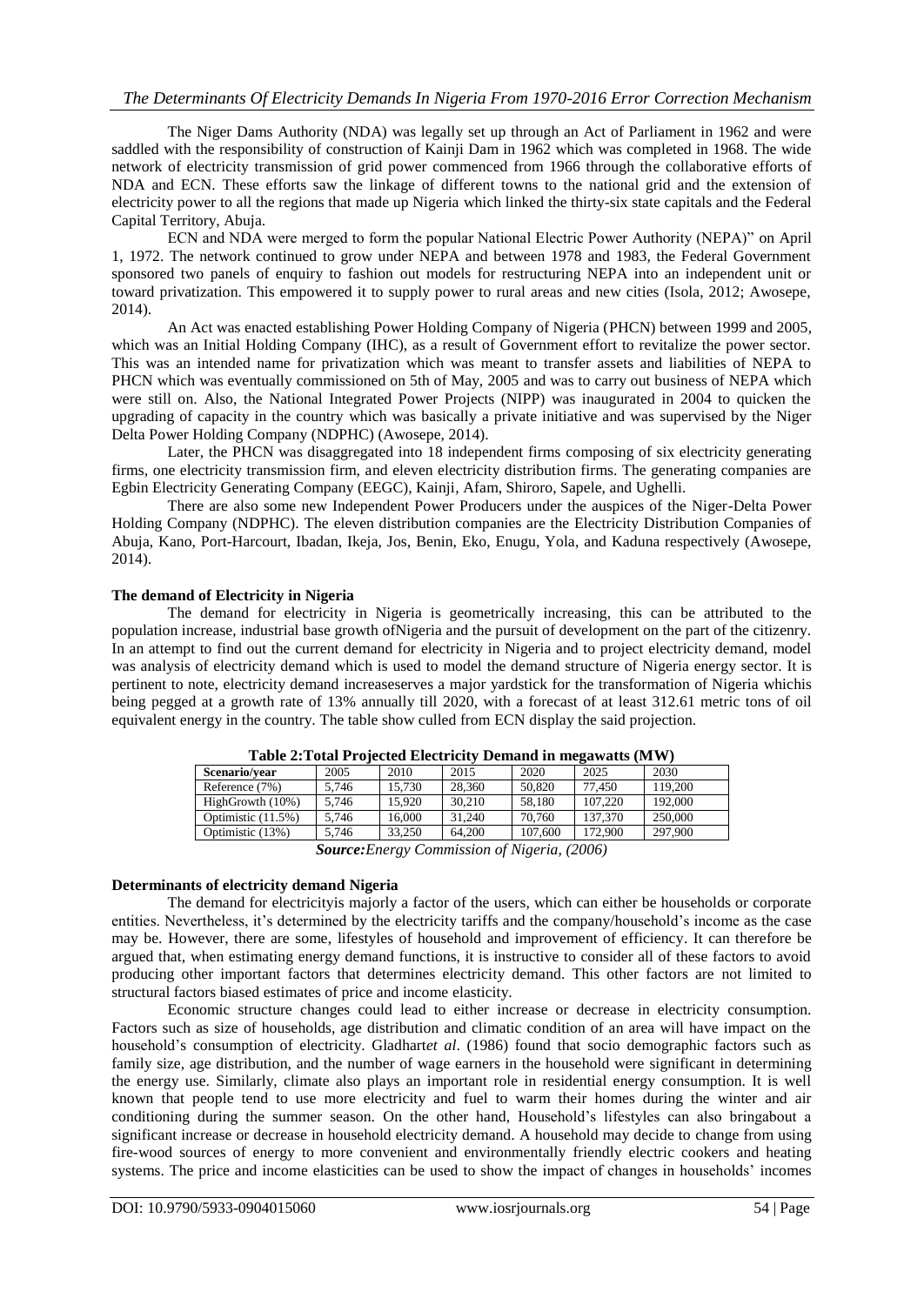and electricity prices on electricity demand. Another streaming factor is the income of the household, which is mostimportant determinant of electricity demand. An increase in income and its impact on living standards is the main driving force of electricity demand. An increment inhousehold income leads to a higher demand for entertainment, comfort, and convenience which will in turnspeedup the ownership of household appliances e.grefrigerators, radio, air conditioners, televisions, heaters e.t.c. These newly acquired appliances will in turn increase the energy required for cooking, heating, and lighting. Many studies show that there should be significant and stable positive correlation between electricity consumption and household's income. Individual households demand for electricity is a derived demand, it is derived from the demand for services like heating and cooling obtained from using appliances and equipment (such as heaters and air conditioners).The technology embedded in such equipment and appliances determines the utility obtained from electricity. Also, the modification of existing appliances and introduction of new ones in to the market will change the technical characteristics of the appliance and equipment which can also bring about energy efficiency, thereby reducing overall electricity. Lastly, Electricity price is also another important factor affecting electricity income as exorbitant electricity price may lead to less usage of energy for a while. This can lead to stimulation in purchasing much more effective and efficient household appliances lesser electricity to power the appliances at a considerableprice.

## **III. Theoretical Framework**

This research work is guided byShepard's lemma demand equation, but for simplicity, household and company electricity demand will be presented.When adjusting electricity consumption, we distinguish between domestic consumers and companies and large consumers. The theoretical framework for each of these groups is presented below.

a) Households

Households do not demand electricity for direct consumption but rather use it to produce a series of final goods and services (light, hot water, prepared food, etc.). In this vein, demand for electricity can be considered an intermediate consumption for households, so we can analyze the demand for electricity following the basic framework of the household production theory. According to this theory, households acquire goods that they use as inputs in the production process to obtain goods that are useful for households (Becker, 1965; Muth, 1966 or Deaton and Muelbauer, 1980). It should be of note that households combine electricity, natural gas and capital equipment (appliances) to produce a composite energy output. Adapting Filippini's model of 1999, the production function of the final energy output  $(x)$  can be defined as a function dependent on the electricity consumed (*e*) as well as the natural gas consumed (*g*) and the stock of household appliances (*a*),

 $x = x(e, g, a)$ ……………………………………………1

The household has a utility function that depends on the quantity of the composite energy good and the quantity acquired of a composite numeracy good (*y*) that directly provides utility, as well as household characteristics that influence their preferences (*z*), thus:  $u = u(x, y; z)$ ……………………………………….2

Deaton and Muellbauer (1980), the household decision process can be modeled in each period as a problem of optimization in two stages. With stage one being how consumers acts rationally like a company, i.e. minimizing the costs of producing the energy goods, on the other hand, the second stage they maximize their utility. The problem for the consumer in the first stage is,<br>  $Min p^e e + p^g g + p^a a$ 

 $s.t$ 

$$
x = x(e, g, a)
$$

……………………………….3

Where  $P^e$  is the price of electricity,  $P^g$  is the price of natural gas and  $P^a$  is the price of the stock of appliances. As a result, the cost function is obtained,<br>  $c = c(p^e, p^g, p^a, x)$ 

………………………………………..4 Applying Shepard's lemma, we obtain the demand derived from inputs, so, for electricity,

$$
e = \frac{\partial c(p^a, p^a, p^b, x)}{\partial p^e} = e(p^e, p^g, p^a, x)
$$

…………………………5 In the second stage, the household maximizes its utility, subject to its budget constraint, Max  $u(x, y; z)$ 

 $S.t$ 

$$
c(p^e, p^g, p^a, x) + y = r
$$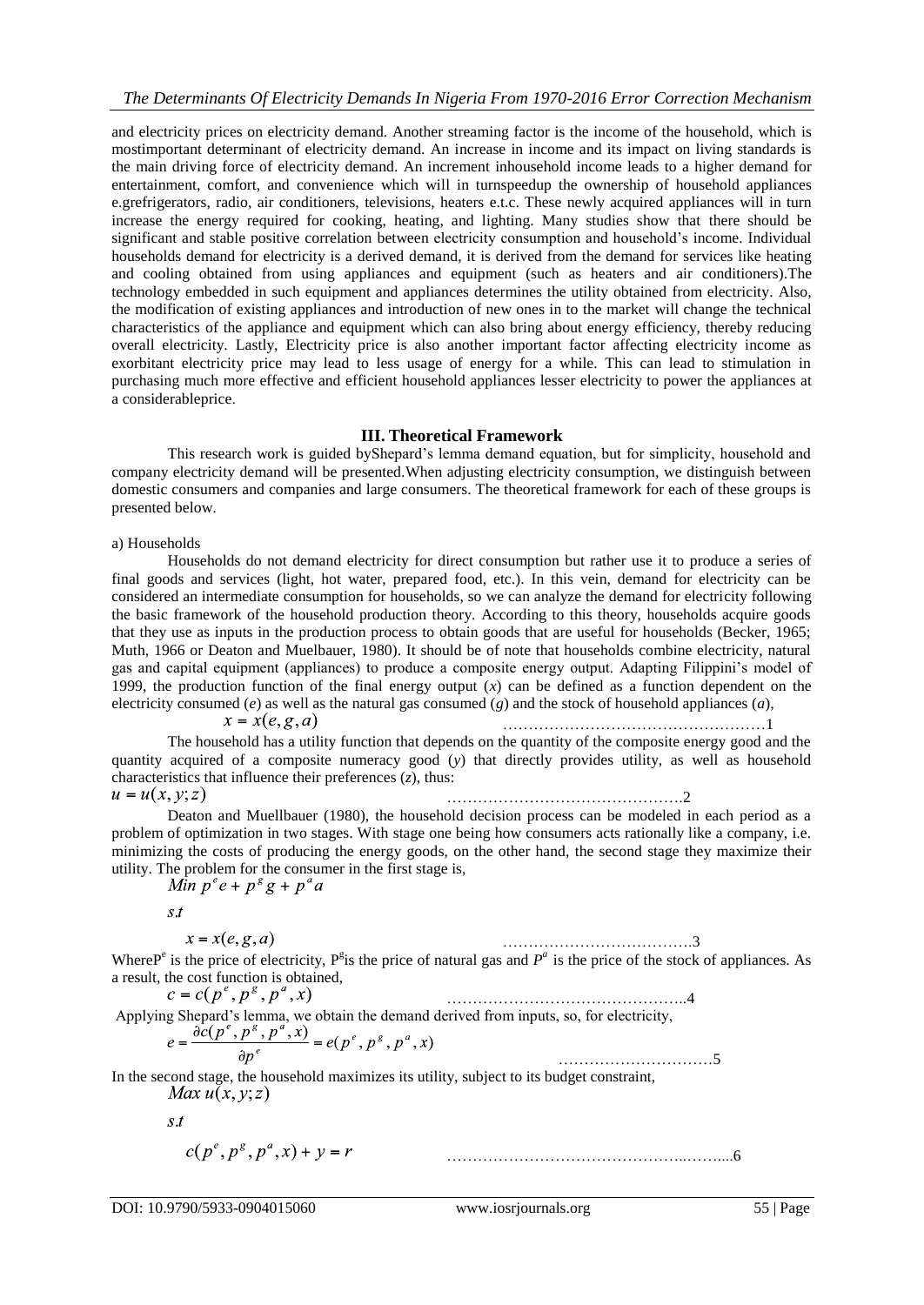Where*r* is the household income level. Solving this problem, we obtain the demand functions of the goods *x* and *y*. In the case of the composite energy goods, we get,<br> $x^* = x^* (p^e, p^g, p^a, r; z)$ 

……………………………. ………..7 Substituting this demand function in the demand function derived from electricity,  $e = e(p^e, p^g, p^a, x^*(p^e, p^g, p^a, r; z) = e(p^e, p^g, p^a, r; z)$ ……………………8

In response to variations in the price of electricity, households can modify their stock of appliances or reduce their use. However, given that the temporal scope of this research, we assume that the in the short run stock of appliances remains constant, likewise prices of appliances can be considered constant and be excluded from the model without causing biases in the estimation (Halvorsen, 1975).

*b) Companies and large consumers* 

In the case of companies and large consumers, electricity is an input in their production process. Assuming that all companies consider the price of electricity and other factors exogenous and that each minimizes its production costs, the demand for electricity can be expressed as a function of the price of the factors and of the level of production (Bjørner et al., 2001).

As such, the problem for companies is the minimization of their production costs in the short term, subject to their production function (technology),

Min 
$$
p^e e + p^g g + p^o o + \overline{F}C
$$

 $s.t$ 

$$
m = m(e, g, o, k)
$$

………………………………..9

where *m* is the company's production level of the final compound good, *o* is other inputs that are necessary in the production process,  $P^e$  is the price of those inputs, and  $FC$  is the company's fixed costs, determined by the company's capital stock  $(k)$ .

Solving the problem, we obtain the company's cost function, where we can distinguish between fixed costs (*FC*) and variable costs (*VC*)

$$
c = c(p^{e}, p^{g}, p^{o}, m, \overline{k}) = FC(\overline{k}) + VC(p^{e}, p^{g}, p^{o}, m)
$$

Applying Shepard's lemma, we derive the demand for electricity,

$$
e = \frac{\partial c(p^e, p^s, p^o, m, \overline{k})}{\partial p^e} = \frac{\partial VC(p^e, p^s, p^o, m)}{\partial p^e} = q(p^e, p^s, p^o, m) \tag{11}
$$

Applying the determinants of electricity demand in Nigeria for both households and organizations, we inculcate and adjust the Shepard's lemma function above by merging equation 5 and 11 together thus: ED= f (IPC,PPE, DU, PD, LD, LT, NHP, NMP, ERP) …………………..….………..12

Where,  $ED = Electricity$  Demand,  $IPC = Income$  Per capita income,  $PPE = price$  per unit of electricity,  $DU =$ Degree of urbanization PD = Population density,  $LD =$  Land Density,  $LT =$  Level of Technology, NHP = Number of households per capita,  $NMP =$  Number of manufacturing industry per capita,  $ERP =$  Employment rate per capita.

Model Specification

 $ED = \beta_0 + \beta_1 \Sigma IPC_t + \beta_2 \Sigma PPE_t + \beta_3 \Sigma DU_t + \beta_4 \Sigma PD_t + \beta_5 \Sigma LD_t + \beta_6 \Sigma LT_t + \beta_7 \Sigma NHP_t + \beta_8 \Sigma NMP_t +$ β9ERPt+t.................................................................................................... ..13  $β<sub>o</sub>$  is constant of regression equation  $β<sub>1</sub>... β<sub>9</sub>$  = Regression coefficients)

 $\varepsilon$  = Residual error term

we expect the coefficients of IPC, DU, PD, LD, LT, NHP, NMP and ERP to be positive (i.e  $\beta_1$ ,  $\beta_3$ ,  $\beta_4$ ,  $β_5$ ,  $β_6$ ,  $β_7$ ,  $β_8$  and  $β_9 > 0$ ) while, the coefficient of PPE to be negative (i.e  $β_2 < 0$ ).

This study covers a time frame of 45 years with annual time series data spanning through 1970 to 2015. Data for the research were collected through following secondary sources; the total electricity demand within the study period, and serves as the explained variable. The sources of the data were National Electric Power Authority/Power Holding Company of Nigeria.

Other data include price per unit of electricity in kobo (defined as the ratio of total revenue to quantity consumed; degree of urbanization; population density; Land-total land density  $(km^2)$ ; and number of household's per capita. Others were obtained from the Central Bank of Nigeria statistical bulletin.Furthermore, other secondary data include number of households with electricity per capital, state and level of technology, obtained from National Bureau of Statistics for several years, number of major manufacturing firms (industries) per capital. These data were the socioeconomic and physical determinants used in the study, and they served as the independent variables.

The study makes use of Multiple Linear Regression (MLR) analysis, employing different econometric tools in the analysis of the data. The method ranges from unit root test to Error Correction Mechanism (ECM) in other to estimate the parameter in achieving the different objectives of the study. The ECM was used because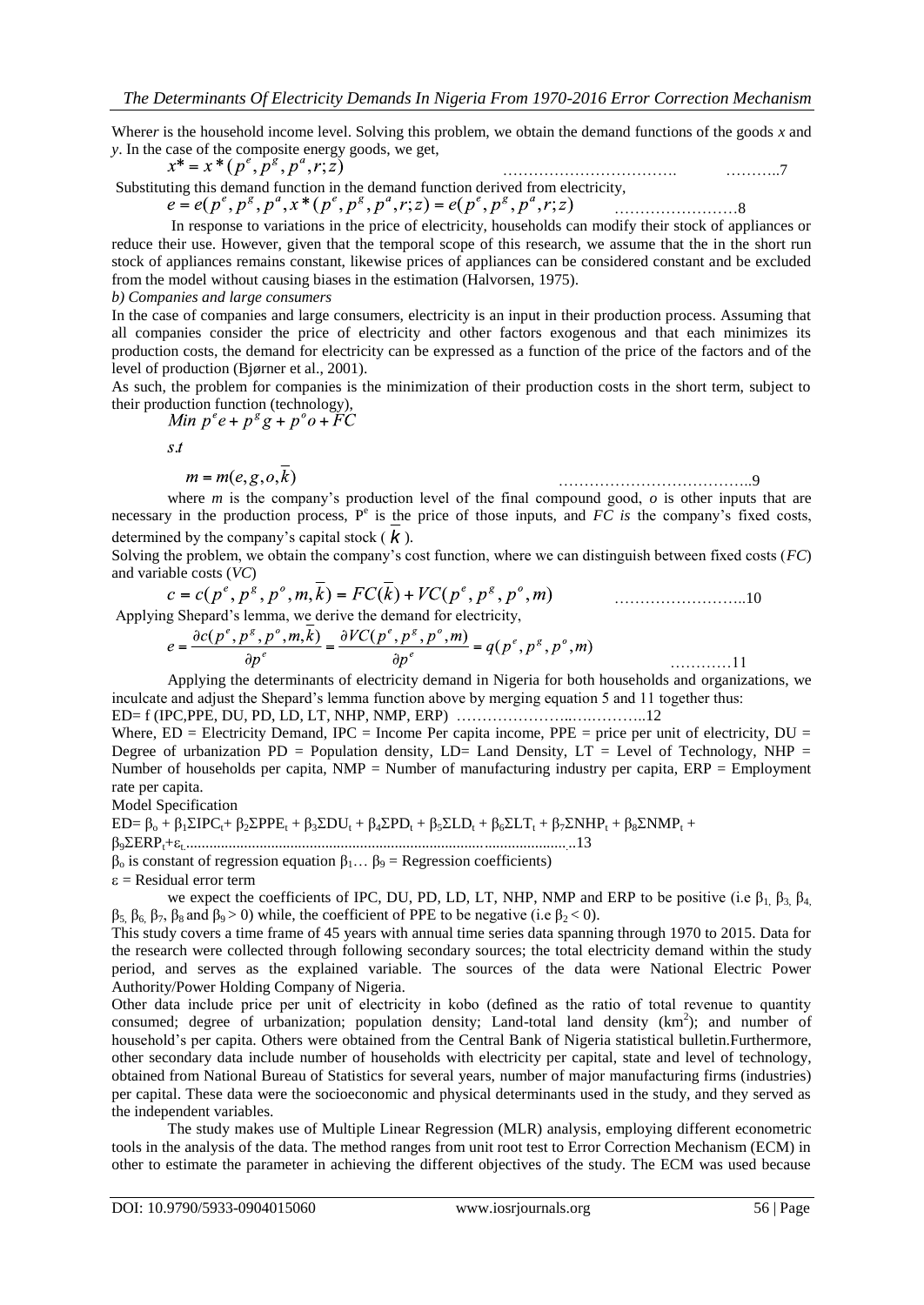some of the variables were stationary at level while some at first Difference and this called for co integration test as a pre-requisite for ECM.

## **IV. Result Analysis**

#### **Stationary Test**

It has shown in econometric studies that most macroeconomic time series are non-stationary at levels (Engle and Granger, 1987). This implies that most ordinary least squares (OLS) regressions that are carried out at levels may not be reliable. Giving this knowledge, testing for stationarity of variables to obtain a more reliable result becomes very essential. Augmented Dickey-Fuller unit root (ADF) and Philip Perron test were used to examine the properties of the time series data. The test revealed that at 5% critical values, degree of urbanisation, electricity demand, income per capita income, land density, number of households per capital, number of manufacturing industry per capita, population density and price per unit of electricity were all stationary at first differencing with probabilities of 0.0000, 0.0000, 0.0000, 0.000, 0.0000, 0.0000, and 0.0000 respectively, while only employment rate per capita was stationary at level with 0.0321 using the ADF approach. With the aid of PP approach, DU, ELED, IPC, LD, NHP, NMP, PD, PPE were stationary at first differencing, with 0.0000, 0.0000, 0.0001, 0.0000,0.0000,0.0000 and 0.0000 probabilities respectively, while only ERP was stationary at Level with probability of 0.03211 as shown in Table 3

| <b>Variable</b>   | <b>Statistics values</b> |             | Sig.   | <b>Order of integration</b> |
|-------------------|--------------------------|-------------|--------|-----------------------------|
| DU                | ADF                      | $-6.604960$ | 0.0000 | I(1)                        |
|                   | Philip Perron            | $-6.622958$ | 0.0006 | I(1)                        |
| <b>ELED</b>       | <b>ADF</b>               | $-7.612202$ | 0.0000 | I(1)                        |
|                   | Philip Perron            | -7.546891   | 0.0000 | I(1)                        |
| <b>ERP</b>        | ADF                      | $-3.120190$ | 0.0321 | I(0)                        |
|                   | Philip Perron            | $-3.120190$ | 0.0321 | I(0)                        |
| $_{\mathrm{IPC}}$ | <b>ADF</b>               | 119.327     | 0.0000 | I(I)                        |
|                   | Philip Perron            | -5.345782   | 0.0001 | 1(1)                        |
| LD                | ADF                      | -6.644279   | 0.0000 | 1(1)                        |
|                   | Philip Perron            | $-6.644261$ | 0.0000 | 1(1)                        |
| <b>NHP</b>        | ADF                      | -5.298436   | 0.0000 | 1(1)                        |
|                   | Philip Perron            | -5.492981   | 0.0000 | 1(1)                        |
| <b>NMP</b>        | ADF                      | -5.975355   | 0.0000 | 1(1)                        |
|                   | Philip Perron            | $-7.433562$ | 0.0000 | 1(1)                        |
| <b>PD</b>         | <b>ADF</b>               | -5.975955   | 0.0000 | 1(1)                        |
|                   | Philip Perron            | -5.975355   | 0.0000 | 1(1)                        |
| <b>PPE</b>        | ADF                      | -6.430425   | 0.0000 | 1(1)                        |
|                   | Philip Perron            | $-6.450826$ | 0.0000 | 1(1)                        |

**Table 3: ADF and Philip Perron**

*Source: Authors' computation from E-view 9*

#### **Johansen Co-integration test**

When a linear combination of variables that are I (1) produces a stationary series, then the variables may be cointegrated. This means that a long-run relationship may exist among them, which connotes that they may wander from one another in the short-run but in the long run they will move together (Pesaran and Smith 2001). To establish whether long-run relationship exists among the endogenous series, Co-integration test using Johansen's

|                |                                                     | $\frac{1}{2}$ |                |           |
|----------------|-----------------------------------------------------|---------------|----------------|-----------|
|                | <b>Unrestricted Cointegration Rank Test (Trace)</b> |               |                |           |
| Hypothesized   |                                                     | Trace         | 0.05           |           |
| No. of $CE(s)$ | Eigenvalue                                          | Statistic     | Critical Value | $Prob.**$ |
| None *         | 0.724015                                            | 227.3793      | 197.3709       | 0.0006    |
| At most $1 *$  | 0.656736                                            | 170.7333      | 159.5297       | 0.0106    |
| At most 2      | 0.588366                                            | 123.6861      | 125.6154       | 0.0652    |
| At most 3      | 0.524231                                            | 84.63077      | 95.75366       | 0.2272    |
| At most 4      | 0.382051                                            | 51.94654      | 69.81889       | 0.5518    |
| At most 5      | 0.329912                                            | 30.76715      | 47.85613       | 0.6790    |
| At most 6      | 0.173166                                            | 13.15193      | 29.79707       | 0.8846    |
| At most 7      | 0.094622                                            | 4.785261      | 15.49471       | 0.8312    |
| At most 8      | 0.009309                                            | 0.411531      | 3.841466       | 0.5212    |
|                |                                                     |               |                |           |

**Table 4: Johansen Co-Integration Test**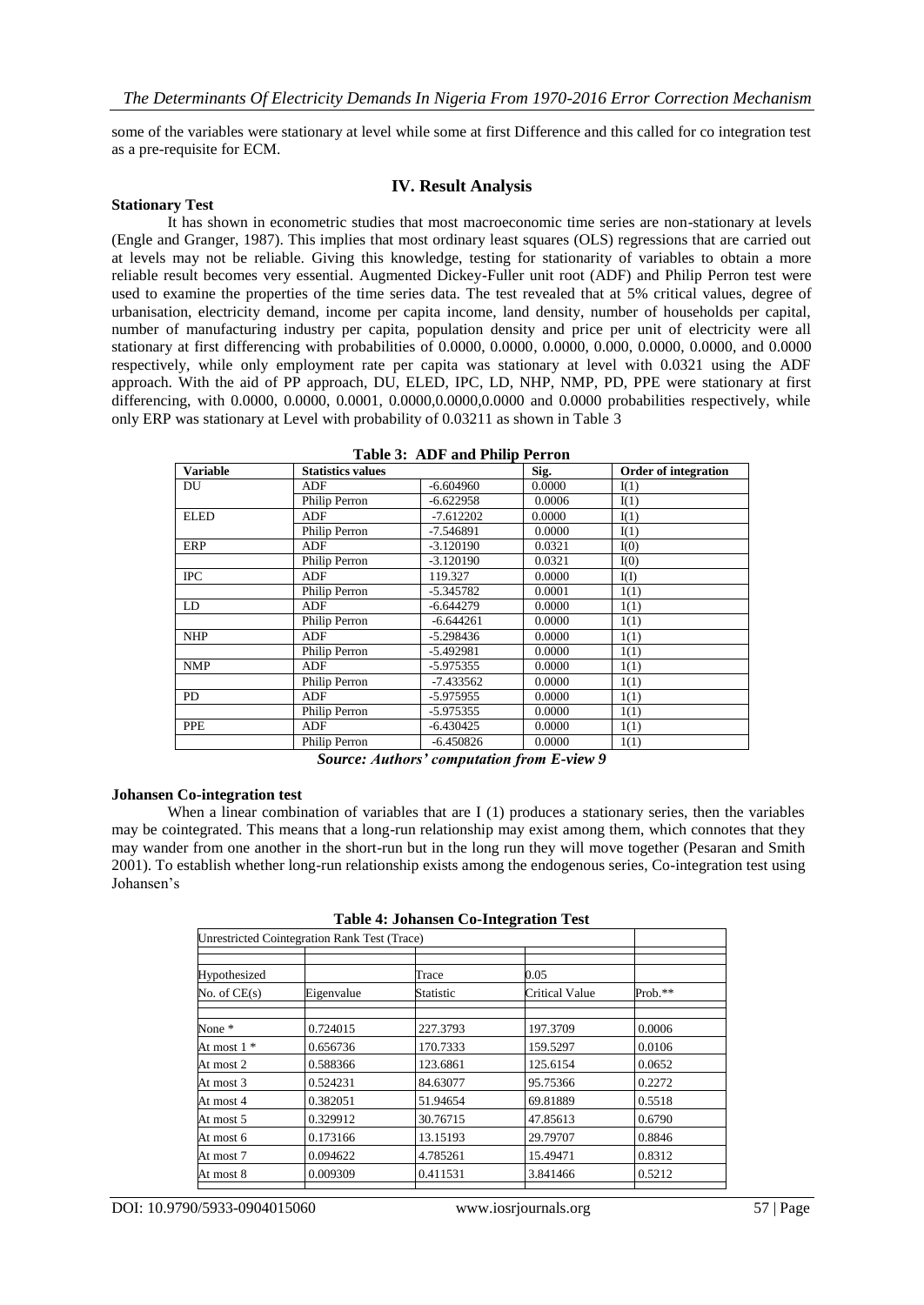|                |            | Unrestricted Cointegration Rank Test (Maximum Eigenvalue)        |                |         |
|----------------|------------|------------------------------------------------------------------|----------------|---------|
| Hypothesized   |            | Max-Eigen                                                        | 0.05           |         |
| No. of $CE(s)$ | Eigenvalue | Statistic                                                        | Critical Value | Prob.** |
|                |            |                                                                  |                |         |
| None           | 0.724015   | 56.64598                                                         | 58.43354       | 0.0743  |
| At most 1      | 0.656736   | 47.04724                                                         | 52.36261       | 0.1583  |
| At most 2      | 0.588366   | 39.05531                                                         | 46.23142       | 0.2384  |
| At most 3      | 0.524231   | 32.68423                                                         | 40.07757       | 0.2670  |
| At most 4      | 0.382051   | 21.17939                                                         | 33.87687       | 0.6706  |
| At most 5      | 0.329912   | 17.61521                                                         | 27.58434       | 0.5274  |
| At most 6      | 0.173166   | 8.366673                                                         | 21.13162       | 0.8799  |
| At most 7      | 0.094622   | 4.373730                                                         | 14.26460       | 0.8179  |
| At most 8      | 0.009309   | 0.411531                                                         | 3.841466       | 0.5212  |
|                |            | Max-eigenvalue test indicates no Cointegration at the 0.05 level |                |         |

Table 4 above showed that at 5% critical value (197.3709) is less than the Trace Statistic (227.3793), while also the 5% critical (58.43354) value is greater than Maximum Eigenvalue Statistic (56.64598) and probability values of 0.0006 and 0.0743 respectively with the trace test depicting Cointergration among all the variables while the maximum Eigenvalue is not depicting any Cointegration among them. Since the two methods are relating different result, we can opt for one of these two result to decide. If we go for the trace test, we can run our error correction model, but if we are to accept the maximum eigenvalue result, we will run unrestricted error correction model.

For the purpose of this research, the researchers used their discretion in accepting the decision of the trace test, and also to establish that there is a long run relationship among all the variables used in this research. On this note, we can now run the error correction model (ECM) to find out properly whether the model emanating won't be a spurious one.

| Variable         | Coefficient               | Standard error        | T-Stat      | Prob.  |  |
|------------------|---------------------------|-----------------------|-------------|--------|--|
|                  | $-199.9281$               | 145.7205              | $-1.371997$ | 0.1786 |  |
| <b>IPC</b>       | 0.006384                  | 0.011791              | 0.541390    | 0.5916 |  |
| D(DU)            | 0.491173                  | 1.101070              | 0.446087    | 0.6582 |  |
| D(PD)            | 0.923572                  | 0.341121              | 2.707458    | 0.0103 |  |
| D(LD)            | 0.130045                  | 1.890920              | 0.068773    | 0.9456 |  |
| D(NHP)           | 0.669928                  | 0.161159              | 4.156939    | 0.0002 |  |
| D(NMP)           | 1.425730                  | 0.501061              | 2.845421    | 0.0073 |  |
| ERP              | 4.744461                  | 3.549629              | 1.336608    | 0.1897 |  |
| $U(-1)$          | $-1.188408$               | 0.165896              | $-7.163567$ | 0.0000 |  |
| $R^2 = 0.768423$ | Adjusted $R^2 = 0.716961$ | D-Watson = $1.991471$ |             |        |  |
|                  |                           |                       |             |        |  |

**Table 5: Error Correction Model (ECM)**

*Source: Authors' computation using E-view 9*

# The estimated ECM:

**EDt=-199.9281+0.006384IPCt+0.491173DUt+0.923572PDt+0.130045LDt+0.669928NHPt+ 1.425730NMPt+4.744461 ERPt-1.188408 U(-1) ……………………………………………14**

In in the above estimated ECM, all the coefficient of the ECM depicts -199.92, 0.006384, 0.491173,0.923572, 0.130045, 0.6699281.425730, 4.744461 showing short run coefficient, while only 0.923572, 0.669928 and 1.425730 with probabilities of 1.037%, 0.2% and 7.3% respectively are significance at 5%, we can therefore assert that at first difference, population density (PD), number of household per capita (NHP) and number of manufacturing industry per capita (NMP) is a significance variable at short run to explain the dependent variable electricity demand (ELED), while the remaining four (4) variables are not significant at short run to explain ELED. Likewise, the ECM coefficient of 118.8% means that the error correction term actually corrects the disequilibrium in the country, the reason for this is that the speed at which the error correction corrects disequilibrium in the country is at the rate of 118.8% annually, i.e. it adjusts the previous period disequilibrium at the rate of 118.8%. Due to the negative sign of the ECM, and its significance, it validates that there exists a long run relationship among all our variables as stated in the model above. From the above table,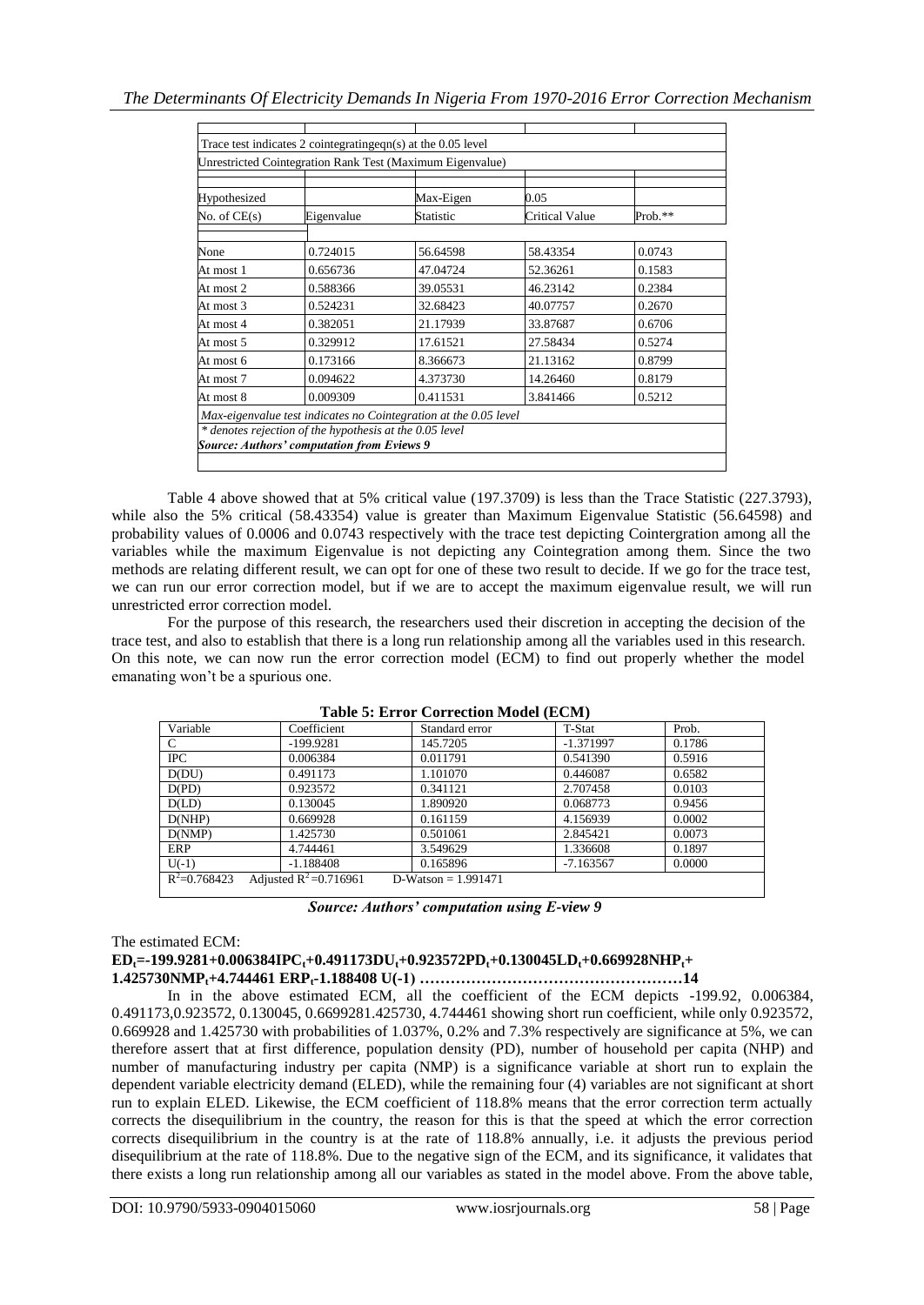we can also deduce that since the  $R^2 < D$ -Watson coefficient (i.e. 0.768423<1.991471) we can hereby conclude and satisfy that our ECM is not a nonsensical model.

From the estimated ECM above, we can see that as the income of the citizen increases by  $H_1$ , it will increase their electricity demand unit by 0.00634 kobo, while a percentage increase in the degree of urbanisation will bring a 49.11% increase in electricity demand, likewise, as the population density upsurge by 1%, it roared a 92.35% increase in the level of electricity demand in the country, more so, as the land mass increase by a unit, it will lead to a 0.13004 unit increase in electricity demand. In addition, as the number of household increases by 1%, it will give rise to a 66.99% increase in electricity demand, while, a percentage increase in the number of manufacturing industries should increase demand for electricity by 142.5%, and finally, if the employment rate increases by 1%, it is caused by a 474.44% increase in the demand for electricity.

An important assumption of the ARDL/Bounds Testing methodology of the estimated ECM result above is that the errors must be serially independent. The Durbin-Watson statistics of 1.991471 indicates that the model is free from serial correlation. As a cross check, we perform the Breusch-Godfrey (B-G) LM test to support our conclusion of the non-existence of serial correlation in the model.

### **Table 5:Breusch-Godfrey Serial Correlation LM test**

| TANIV VIDI VANUI "QUALLET NULIAI "QULLUMUNI LIII" VUN |          |                     |        |  |  |
|-------------------------------------------------------|----------|---------------------|--------|--|--|
| f-statistics                                          | 0.392367 | Prob. $F(2.34)$     | 0.6785 |  |  |
| Obs* R-squared                                        | 1.015188 | Prob. Chi-Square(2) | 0.6019 |  |  |
| <b>Source: Eviews 9 output</b>                        |          |                     |        |  |  |

Based on the result in table 4, the probability value of the B-G LM test indicates the rejection of the null hypothesis of serial correlation and conclude that the model is free from serial correlation. **Conclusion and** 

#### **V. Recommendations**

However, this study comes with a caveat that, although we used as explanatory variables what we considered the main determinant of electricity demand, some variables were not included for one reason or the other. Therefore, we believe that further research is needed to identify the factors behind the loop holes in electricity demand in Nigeria. This research work has provided an empirical explanation for the demand if electricity in Nigeria. This can better be felt if the federal government opens more sources of generating electricity and limits its dependence on the hydro generation, likewise, the natural abundance of the solar energy in the northern are of the country can also be as a way of creating diversification in the energy industry, why gradual development of electricity through liquefied gas should be intensified, so that substitute can be for the archaic hydro form of generation.

Based on the findings and the conclusion arrived at in the study, the following are recommended:

Electricity demand studies have important practical implications. The results indicate that the estimated household demand for electricity can be used for policy purposes since it is stable. The finding that a stable aggregate residential electricity demand function seems to exist would make forecasting of electricity need at the national level possible. Also, urbanisation should be intensified through provisions of various facilities that will create room for establishment of manufacturing industries which also has a very high significant on electricity demand. It also shows that income, population and the land mass influence demand for electricity in Nigeria. All these useful information is expected to help policy-makers and government in providing and enabling a conducive environment in supplying electricity in Nigeria. The policy implications drawn from the analysis is that government should undertake a guided process of liberalizing the electricity sector to allow new entrants into the market for competitiveness and improved efficiency as the insignificance of the electricity price.

#### **References**

- [1]. AdetunjiBabatunde and Isa Shuaibu (2007). The demand for residential electricityin nigeria: a bound testing approach.Journal of AppliedEconometrics 16(3) 289–326].
- [2]. Ajayi, M. (2003). Energy in Nigeria: Demand and Supply. Contemporary economicpolicy issue in Nigeria: CBN
- [3]. Alawiye, A.B., 2011. The power sector and industrial development in Nigeria case:Power holding company of Nigeria. Bachelor's Degree Thesis, International Business, Lahti University of Applied Sciences.
- [4]. Awosepe, C.A., 2014. Nigeria electricity industry: Issues, challenges and solutions.
- [5]. Covenant University 38th public lecture, public lectures series 3(2), October. Ota, Ogun State Nigeria: Covenant University P
- [6]. Audu, A. &Pelesai, N. (2013).The Dynamics of demand and supply of electricity inNigeria.Vol.3(3). Journal of international
- Knowledge sharing platform Becker G S. A theory of the allocation of time. Economic Journal 1965; 75; 493-517 [7]. Bjørner T B, Togeby M, Jensen H H. Industrial companies' demand for electricity: evidencefrom a micro panel. Energy Economics
- 2001; 23; 595-617.
- [8]. California Energy Commission (2012).The Energy story. California. Retrieved fromhttp//www.Internationalenergycentre.com/
- [9]. CBN (2005). Statistical Bulletin, Vol. 16, Abuja: Central Bank of Niger CBN (2010).Annual Report and Statement of Accounts.vol Abuja central Bankof Nigeria. Chuku, C.A. and E. Effiong, 2011. Robust models forforecasting electricity load
- [10]. and prices in aderegulated market.Paper presented at the 4NAEE/IAEE International Conference:'Green Energy and Energy Security: Options forAfrica', April 25-26, 2011 at Sheraton Hotel, Abuja,Nigeria.
- [11]. Deaton A, Muellbauer J. Economics and Consumer Behavior. Cambridge University Press;1980.